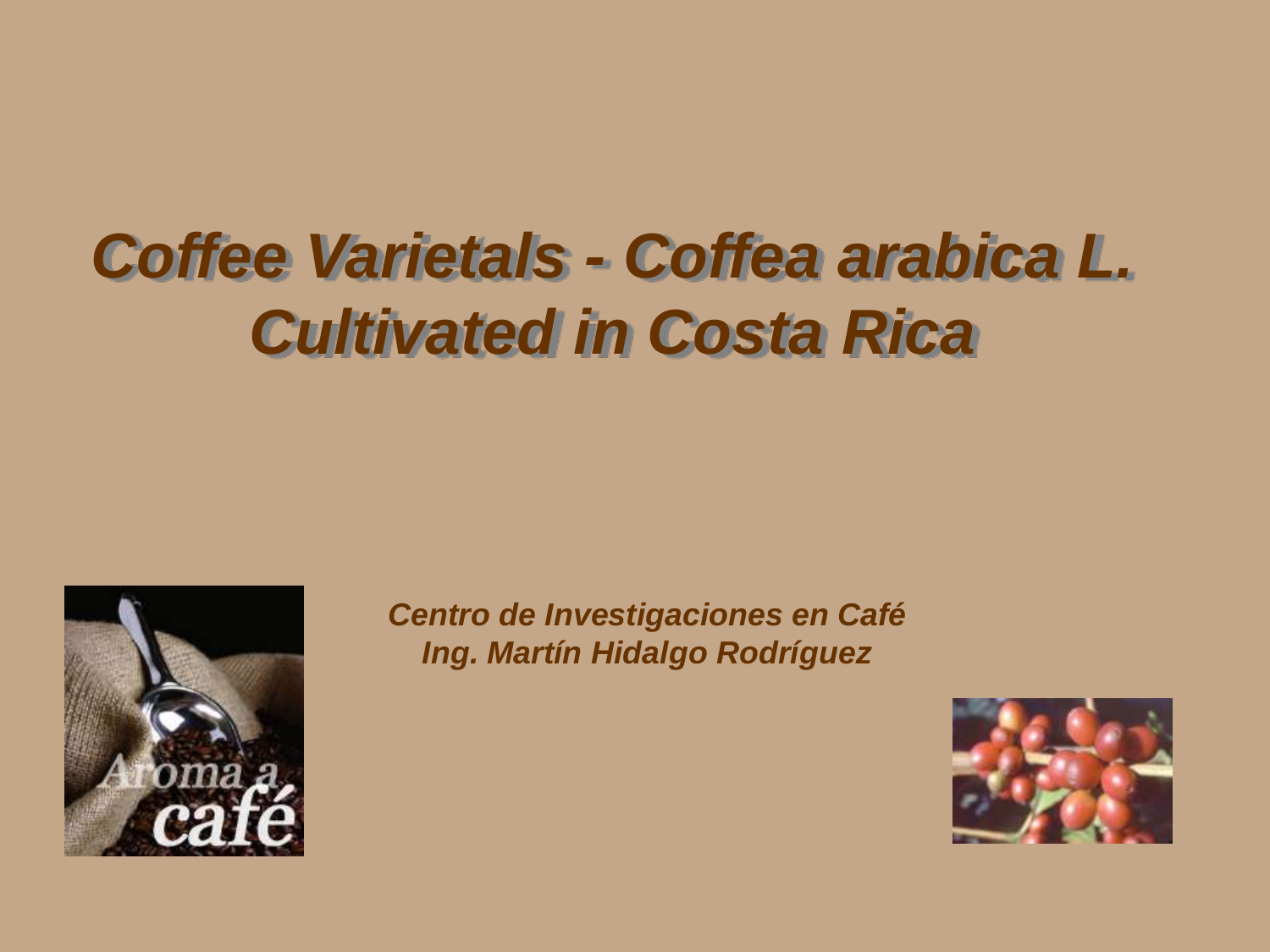### *Varietals and genetic diversity*







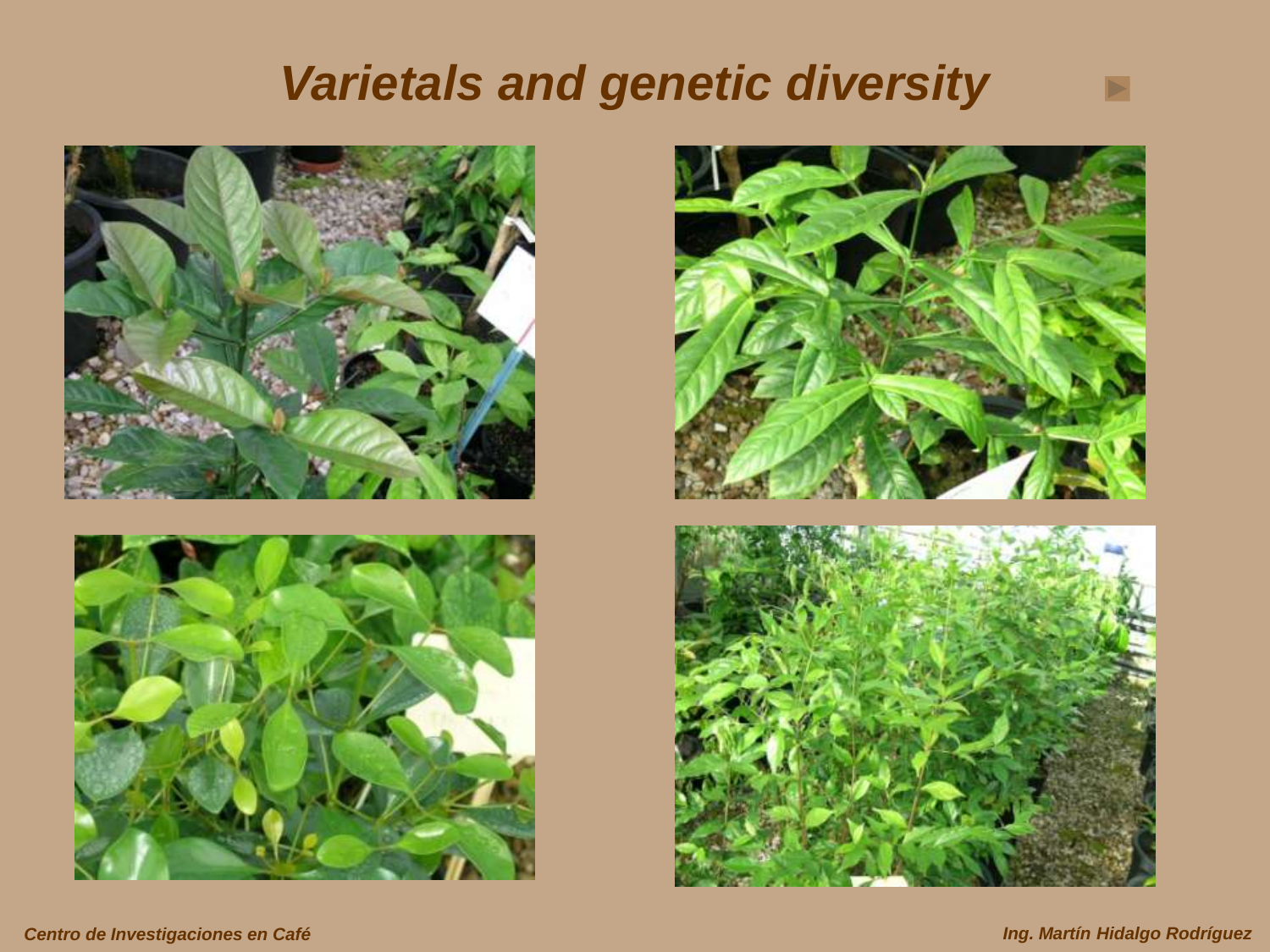#### *Coffee Botany*

*Kingdom Plantae*

*Sub-genus (section) Eucoffea*

*Type Espermatofites*

*Sub-type Angiosperm*

*Class Dicotiledóneas*

*Sub-class Gamopétalas inferiovariadas*

*Order Rubiales*

*Family Rubiáceas*

*Genus Coffea L.*

*Sub-section Erythrocoffea*

*Species arabica, canephora, liberica*



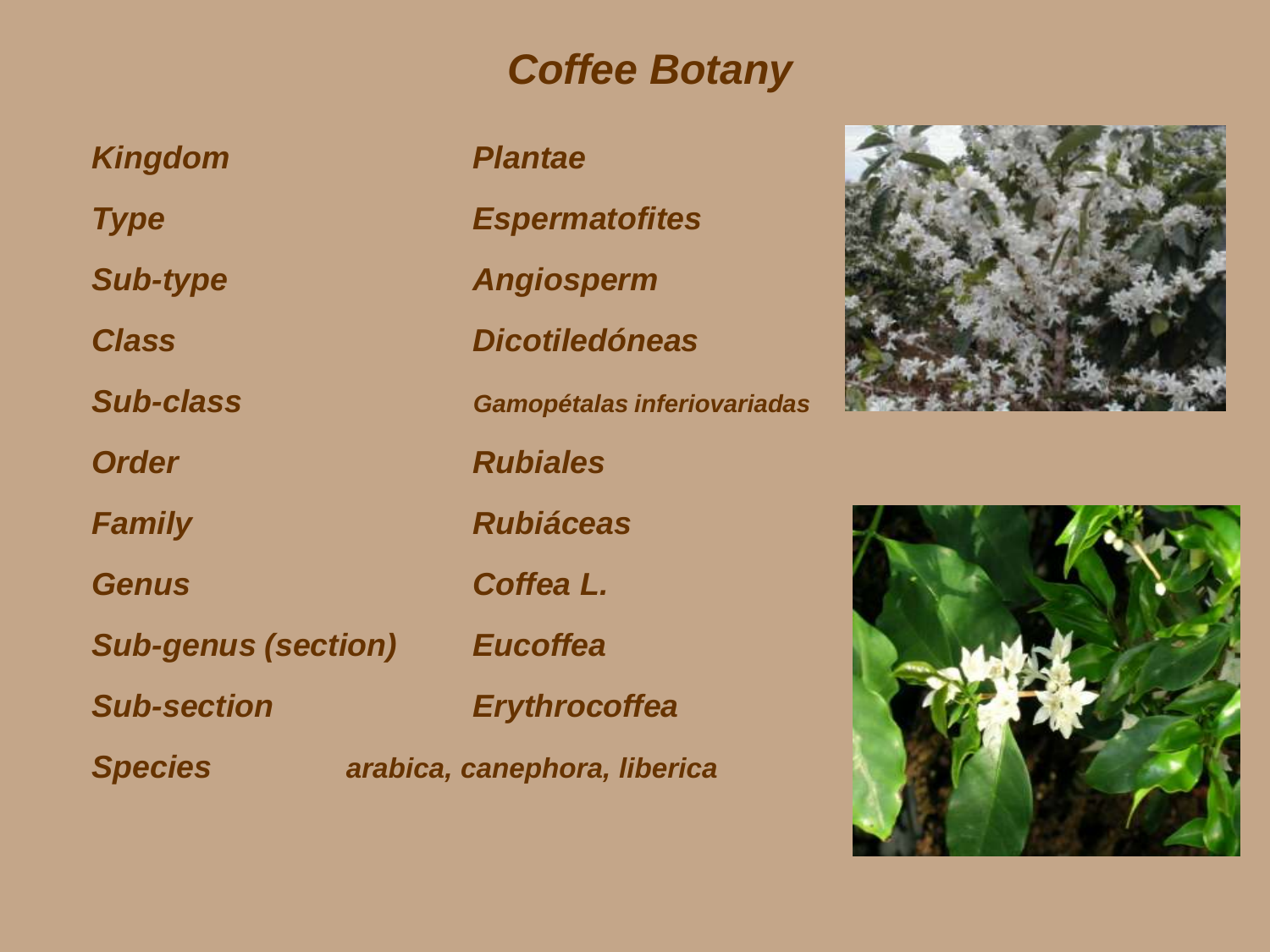#### *Genetic Conservation (Germopalsm Bank – CATIE – COSTA RICA)*

| <b>Description of the International Collection in CATIE</b>                                                                                                                                                                                  |                                                        |                                          |                                              |  |  |  |  |  |
|----------------------------------------------------------------------------------------------------------------------------------------------------------------------------------------------------------------------------------------------|--------------------------------------------------------|------------------------------------------|----------------------------------------------|--|--|--|--|--|
| Turrialba, Costa Rica.                                                                                                                                                                                                                       |                                                        |                                          |                                              |  |  |  |  |  |
| <b>MATERIAL TYPE</b>                                                                                                                                                                                                                         | <b>Number of</b><br>origins, types,<br><b>families</b> | <b>Number of</b><br><b>introductions</b> | <b>Number</b><br>of plants                   |  |  |  |  |  |
| <b>Forest Genotypes</b><br>- Collected by FAO <i>In Etiopia</i><br>- Colected by ORSTOM Etiopia<br>- Collected by IPGRI in Yemen<br>- Diploid species<br><b>SUB-TOTAL:</b>                                                                   | 432<br>69<br>11<br>22<br>534                           | 433<br>148<br>11<br>211<br>803           | 1,650<br>420<br>20<br>592<br>2.682           |  |  |  |  |  |
| Varietals, mutants,<br>selections :<br>- Varietals of<br>Etiopia<br>- Varietals of Typica and Bourbon<br>- Variedades introgresadas por C. canephora<br>- Mutantes y otras selecciones<br>- Variedades sin clasificar<br><b>SUB-TOTAL 2:</b> | 115<br>107<br>6<br>30<br>25<br>283                     | 191<br>288<br>312<br>84<br>43<br>918     | 950<br>1,810<br>1,804<br>650<br>250<br>5,464 |  |  |  |  |  |
| Hybrid s:<br>- Híbridos inter específicos<br>- Híbridos intra específicos<br><b>SUB-TOTAL 3:</b><br><b>TOTAL</b> $(1+2+3)$ :                                                                                                                 | 5<br>107<br><i>112</i><br>929                          | 19<br>165<br>184<br>1,905                | 90<br>820<br>910<br>9,056                    |  |  |  |  |  |

*Fuente: Eberth, Astorga y Anthony, 2004.*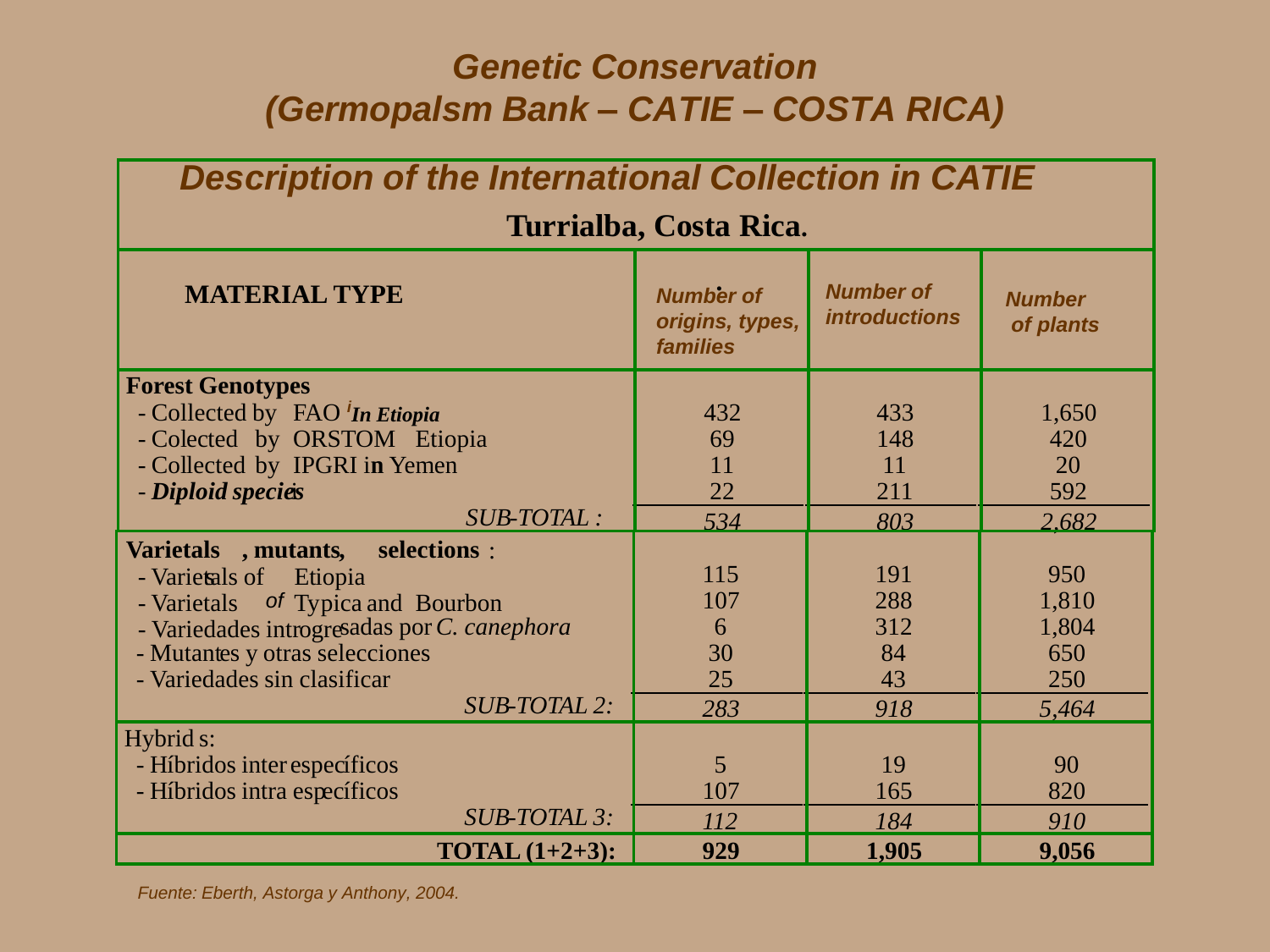#### *Varietal:*

*Coffee varietals refer to the genetic subspecies of coffee.*

*[Coffee](http://en.wikipedia.org/wiki/Coffee) beans from two different places usually have distinctive characteristics such as flavor (flavor criteria includes terms such as ["citrus](http://en.wikipedia.org/wiki/Citrus)-like" or "earthy"), [caffeine](http://en.wikipedia.org/wiki/Caffeine) content, body or mouthfeel, and [acidity.](http://en.wikipedia.org/wiki/Acidity) These are dependent on the local environment where the coffee plants are grown, their method of process, and the genetic subspecies or [varietal.](http://en.wikipedia.org/wiki/Varietal)*

*Synonym: cultivar.*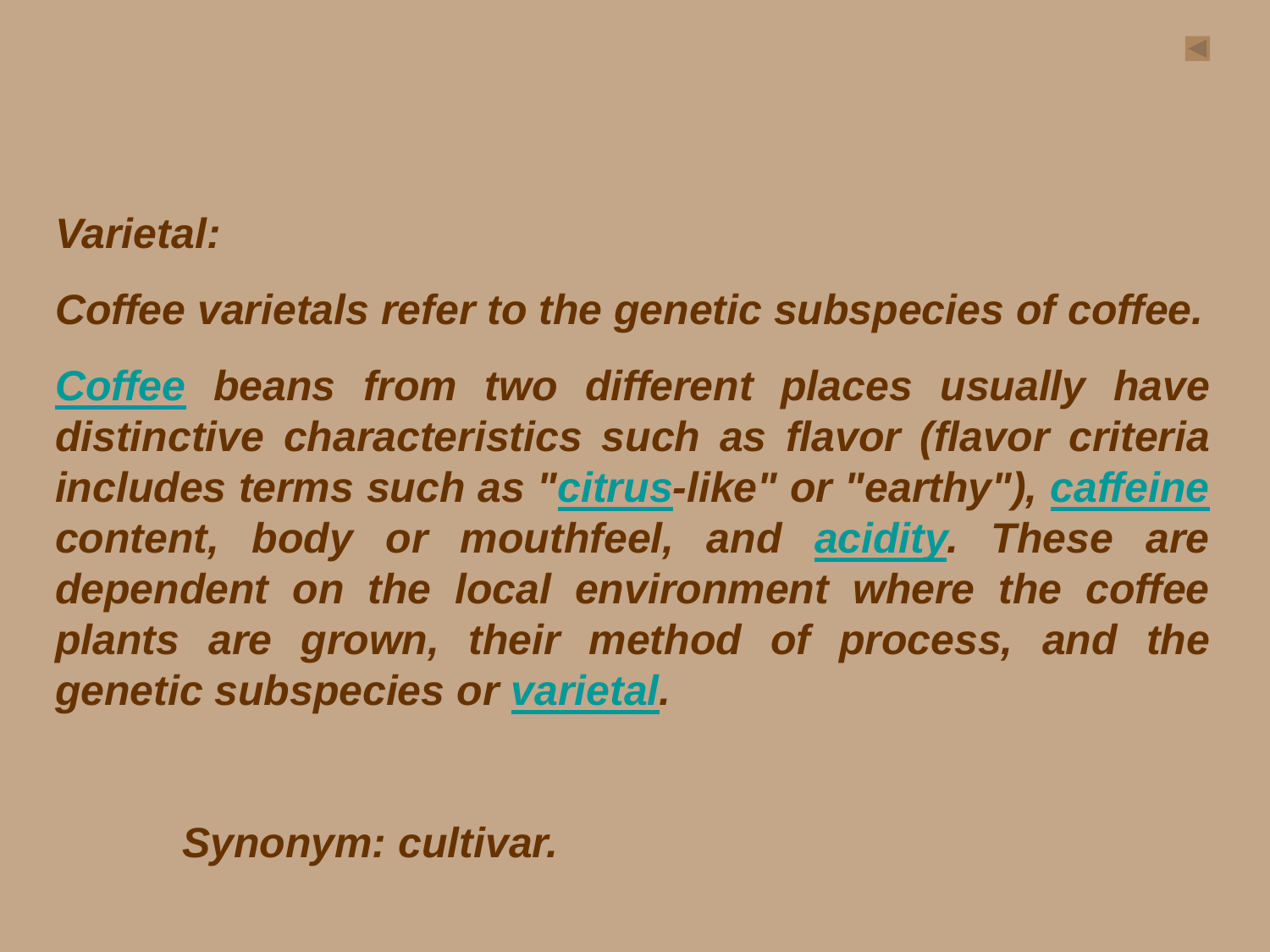#### *Introduction of the principal varietals of coffee (sub-species), Coffea arabica in Costa Rica.*

| <b>Year of</b><br><b>Introduction</b> | <b>Subspecie</b> | <b>Varietal</b>                   | <b>Other</b>                     | <b>Year of release</b> |
|---------------------------------------|------------------|-----------------------------------|----------------------------------|------------------------|
| <b>Century XVIII</b>                  | <b>Typica</b>    | Arábigo<br>- Criollo              | San Ramón                        |                        |
|                                       |                  |                                   | <b>Villalobos</b>                |                        |
| 1920 - 1946                           | <b>Bourbon</b>   | <b>Bourbon</b><br>Salvadoreño     | $H - 33$                         |                        |
|                                       |                  | Híbrido tico                      |                                  |                        |
|                                       |                  | <b>Villa Sarchí</b>               |                                  |                        |
| 1952                                  |                  | Caturra                           |                                  | 1960                   |
|                                       |                  | <b>Mundo Novo</b>                 |                                  | 1967                   |
| 1966                                  |                  | Catuaí rojo                       | Amarillo<br>Catuaí               | 1976                   |
| 1972 - 1980                           |                  | Derivados del<br>Híbrido de Timor | <b>Variedad Costa</b><br>Rica 95 | 1995                   |
|                                       |                  |                                   | <b>Catimores</b>                 |                        |
|                                       |                  |                                   | <b>Sarchimores</b>               |                        |
|                                       |                  |                                   | <b>Cavimores</b>                 |                        |
|                                       |                  |                                   | <b>HT1343</b>                    |                        |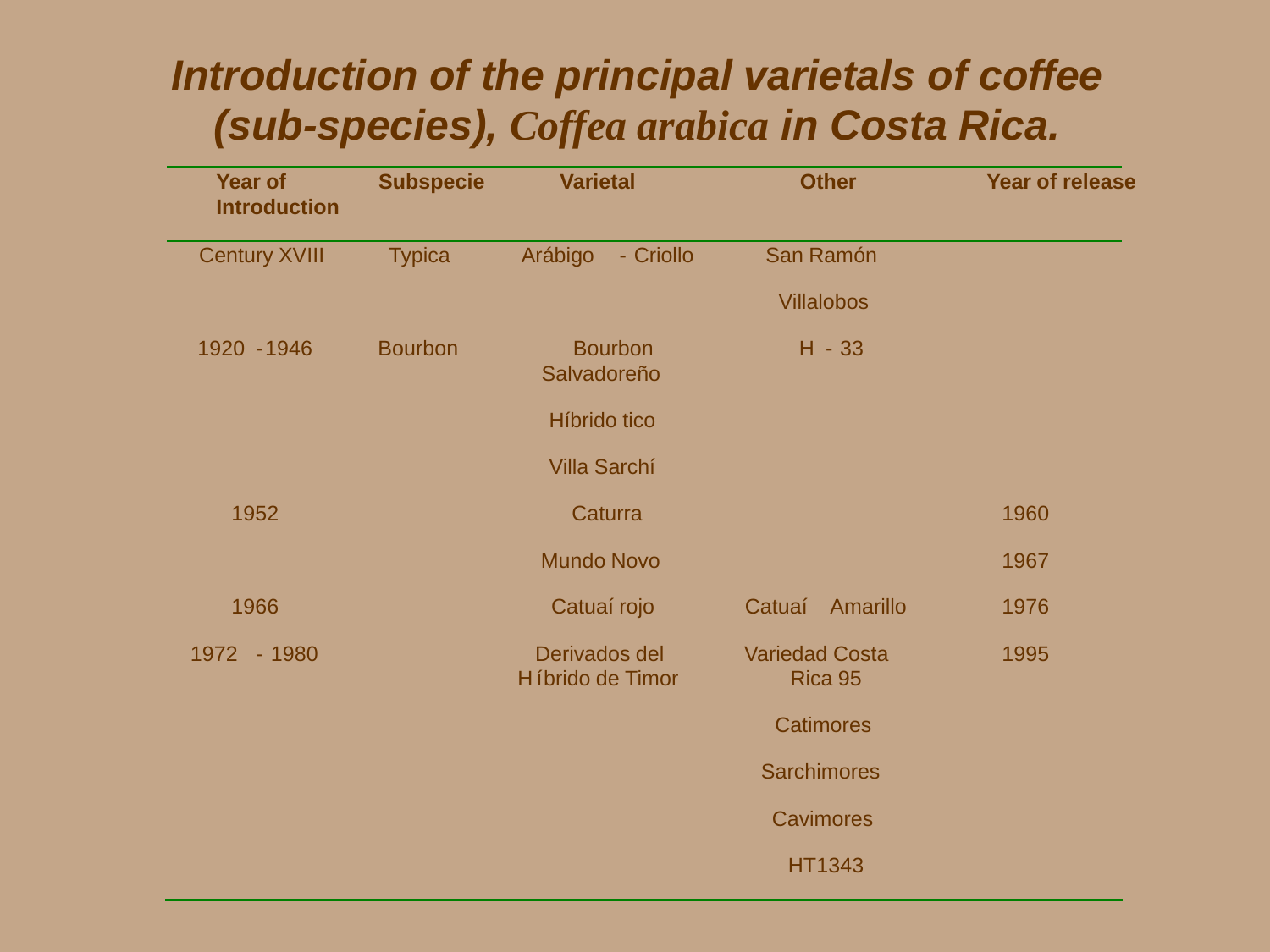### **Varietal distribution per region**

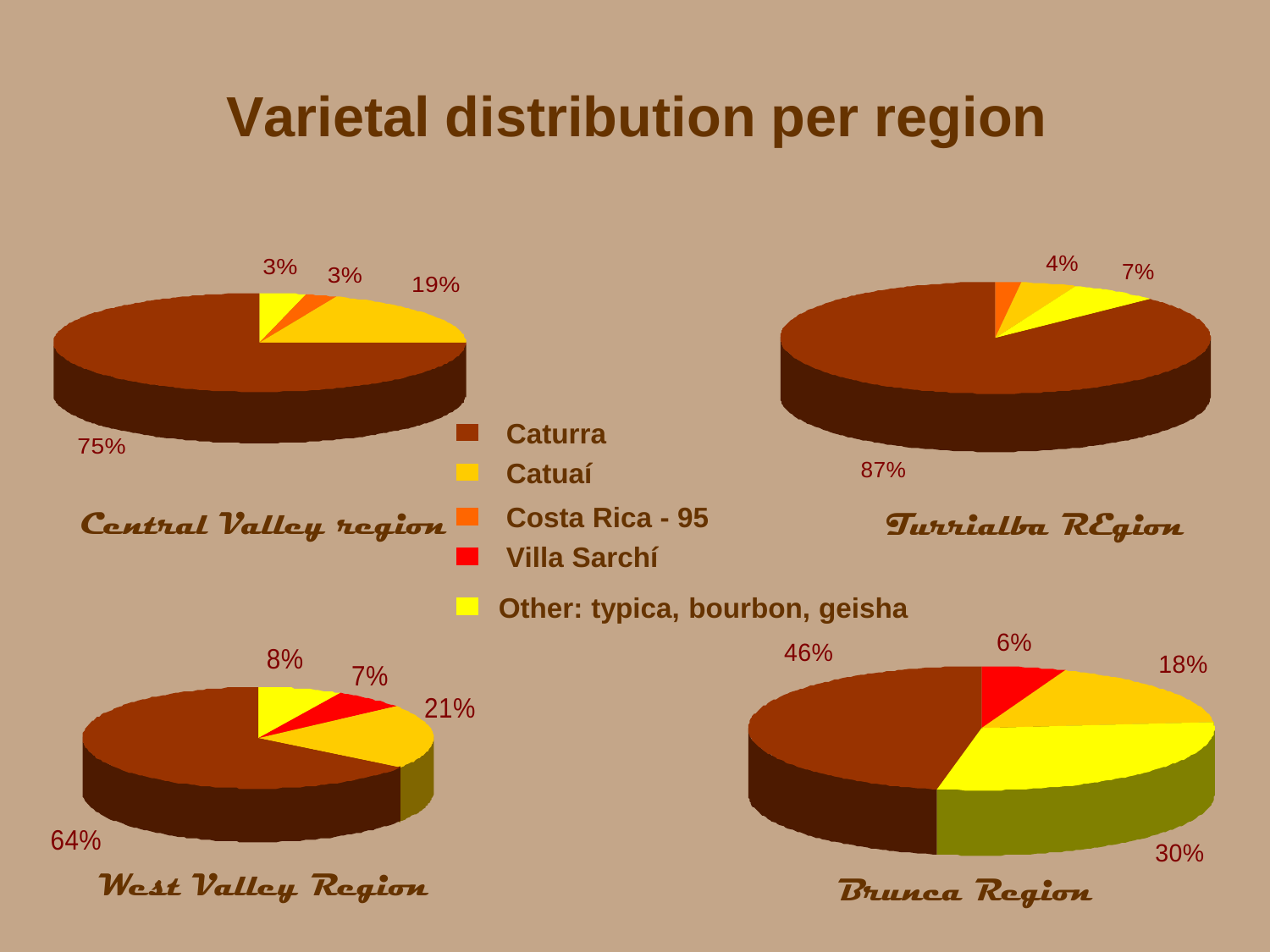# *Varietal (sub-specie) description*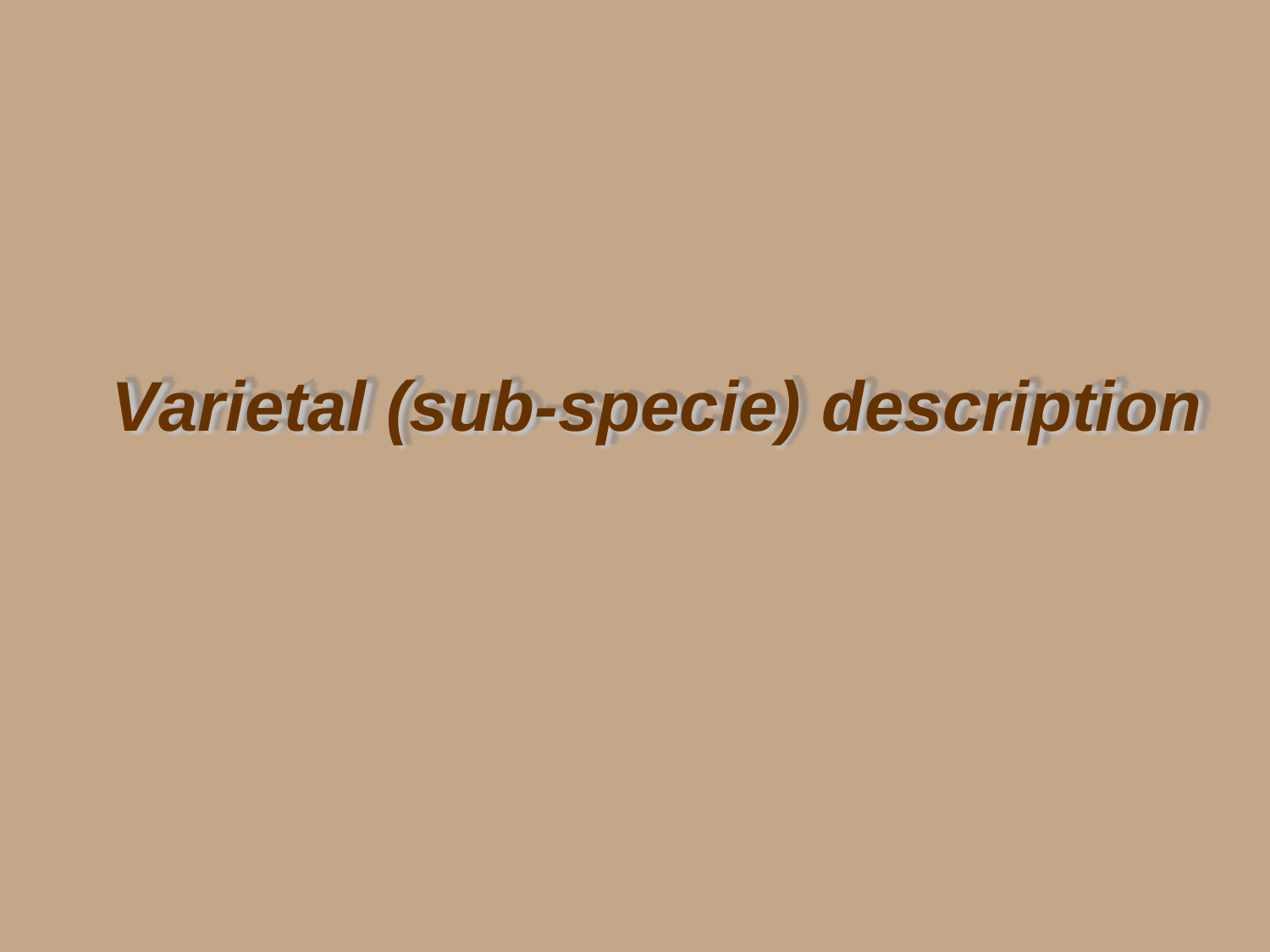# **Typica**

- **Arabico or Criollo**
- First beans introduced in 1792
- **The most cultivated for over 100** years
- High size (4 meters) D.
- Brown tip
- Angle between 50º y 70°
- Long distance between nods
- Elongated leaves, brown tip D
- Elongated fruits and high yields
- Nice, elegant cup quality
- Low productivity, biannual cycle really present

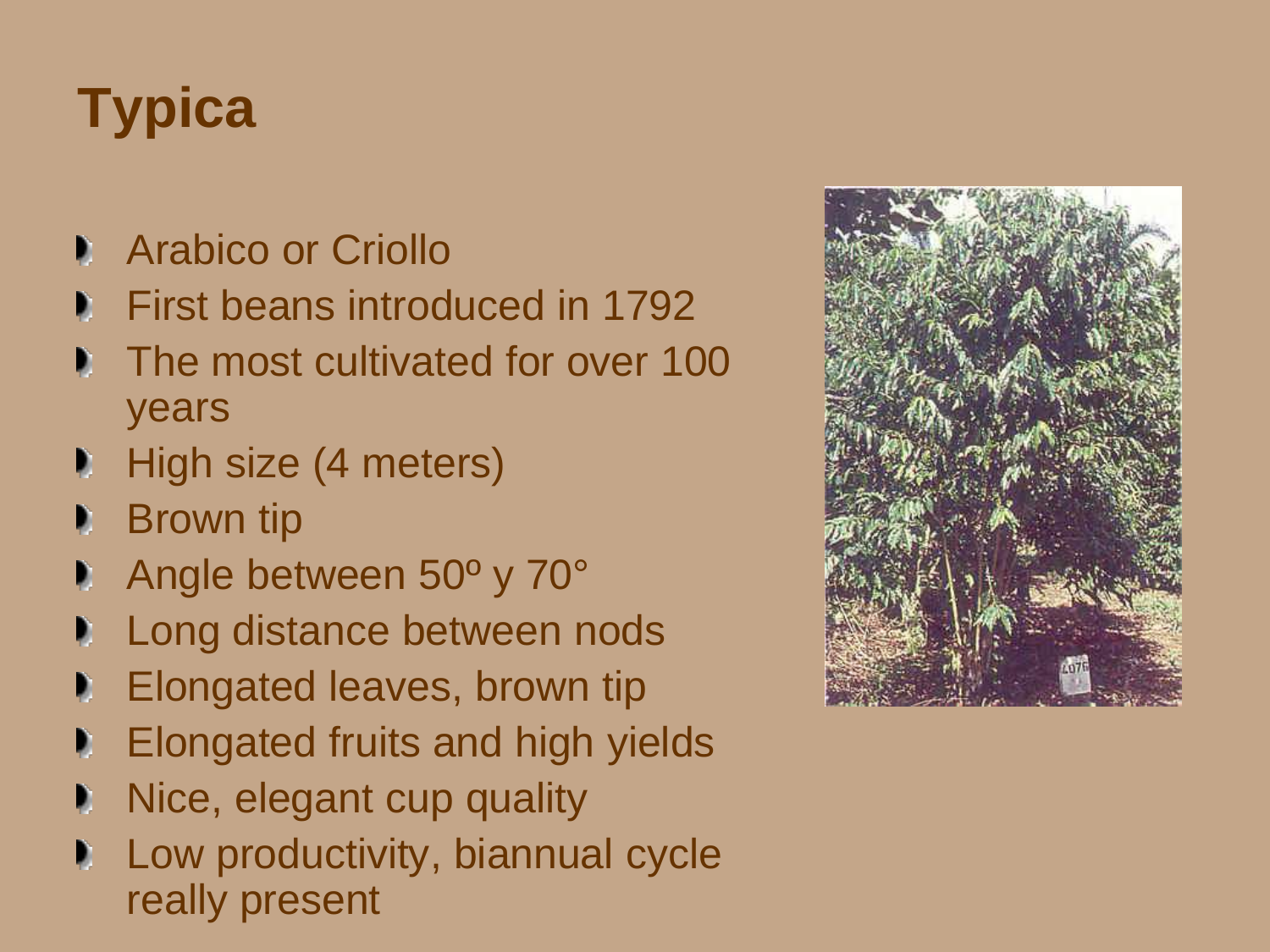#### *San Ramón*

- Mutant of Typica
- Small size and irregular. D.
- Short distance between nods
- Branches highly populated, dense.
- Known as jardinero or San Lorenzo
- Small cherries, late ripening.
- Low yielder, low production.

### **Villalobos**

- Mutant of Typica+San Ramón
- Medium size
- Short distance between nods, younger leaves are of brown color .
- Efficcient radical system.
- Late ripening.

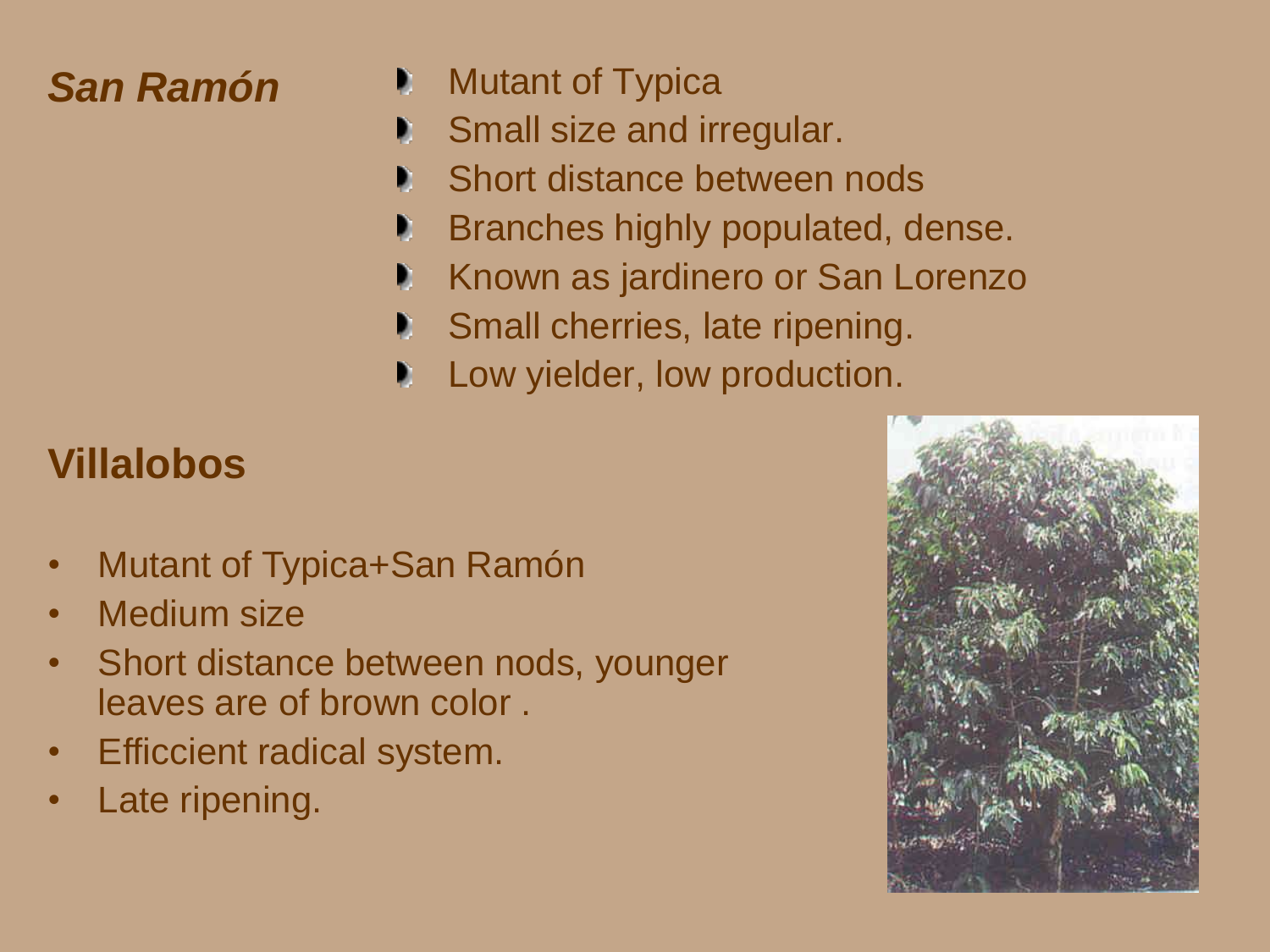#### *Bourbon*

- Secondary difussion of Typica n
- Originated in Reunion Island (Bourbon)
- Introduced in Costa Rica in 1920.
- Similar structure to Typica
- Branches with more verticality (60º)
- Green tips.
- High yield plant and complex cup quality
- In Costa Rica, a selection process in 1949- 1950 between Typica and Bourbon, give origin to Hibrido Tico (Hibrido Tico). Green tip, early ripener and breaks easily.
- About the descendence of Hibrido Tico, the H-33 material was obtained, with higher productivity and quality, similar to Mundo Novo.



*Bourbón*



*Híbrido Tico*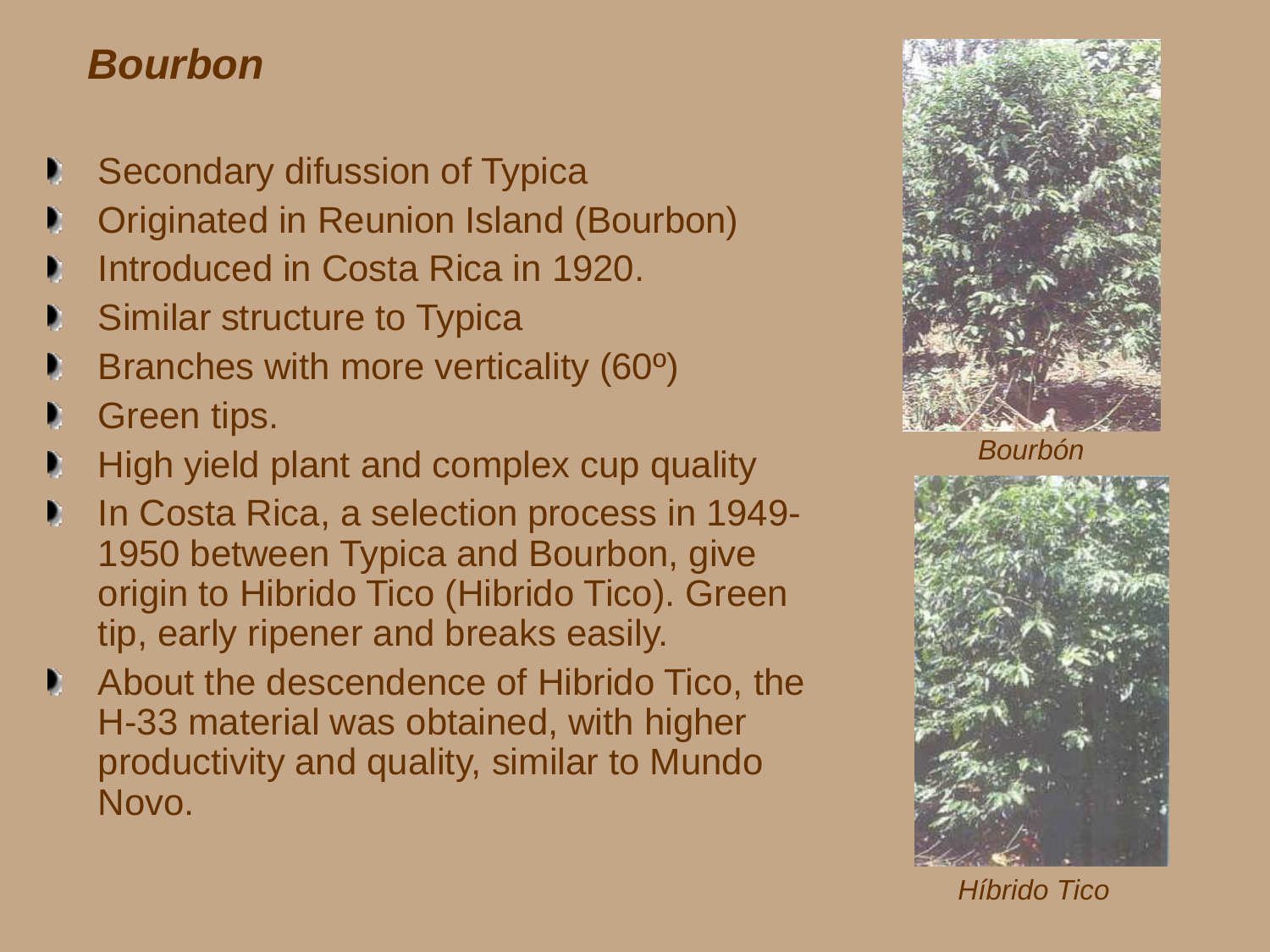## *Mundo Novo*

- **From Brasil, Sao Pualo**
- Identified in 1943, a natural D. cross of Sumatra (Typica) and Bourbon
- **Introduced in CR in 1952 from Brasil**
- High size, vigourous. D
- **Great secondary ramification**
- Good production, red or yellow cherries.
- High presence of vain beans D,
- Realeased in 1967, used for 2 decades and desestimated due to size

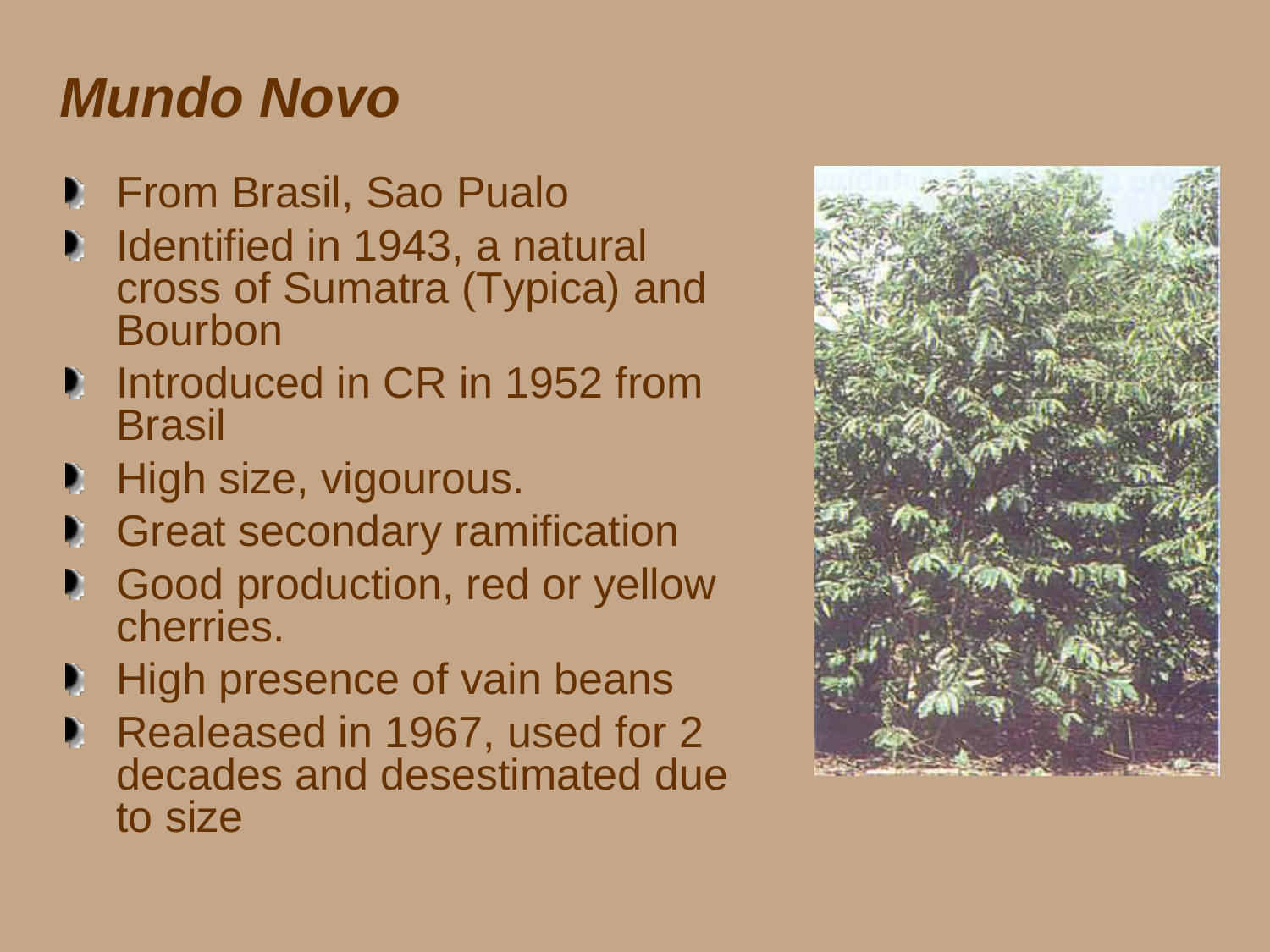## *Villa Sarchí*

- **Native varietal, also called La Luisa** and Villa Sarchi-Bourbon.
- **Mutant of Bourbon in Costa Rica**
- Highly impulsed in the 50´s D
- Small size, short distance between D. nods.
- Fenotype similar to Caturra. Đ.
- Strong radical system. n
- Vigorous and productive D
- Smaller bean that Caturra D.
- Susceptible to rust disease $\blacksquare$

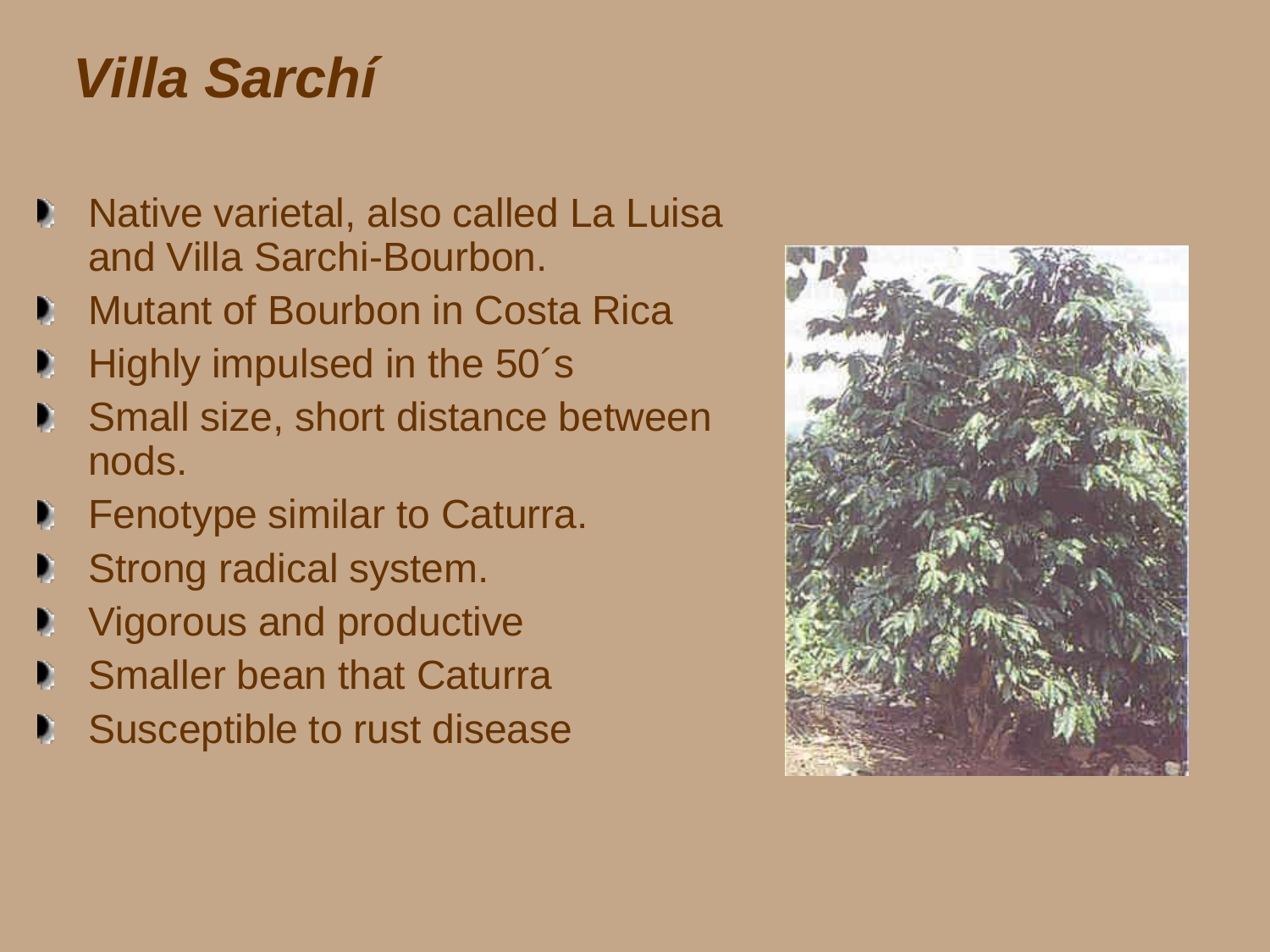### *Caturra*

- **Bourbon mutant, determined in** Minas Gerais, Brasil (1915-1918)
- Small size (dwarf), (genetic factor CTCT), short distance between nods, abundant secondary branching.
- 1953, first studied in CR D
- Released in 1960.
- High production. D
- Adapts easily to different regions. D
- Starts the intensive coffee production D. in CR.
- **In Guaraní language caturra means:** small size

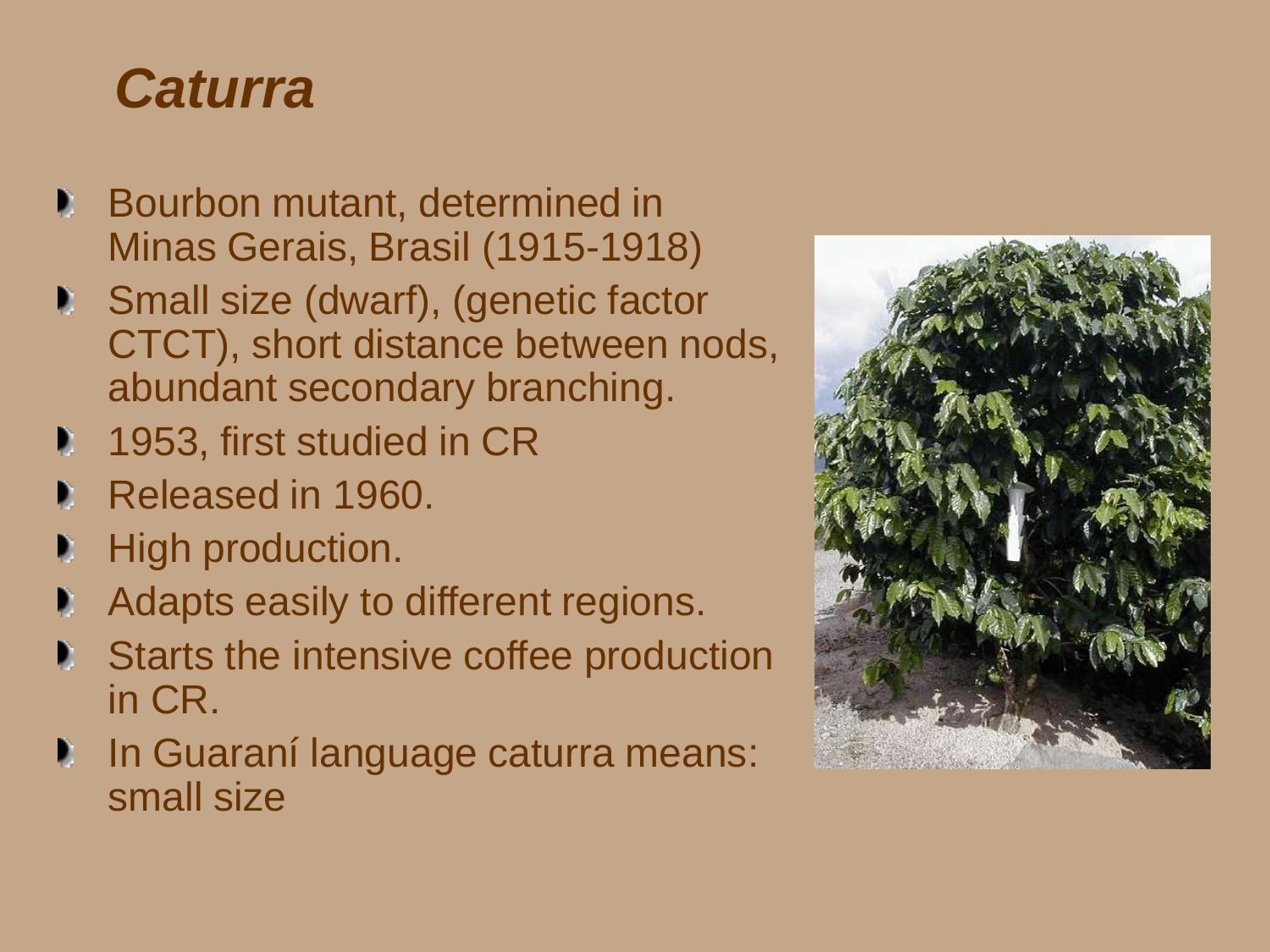## *Agroproductive study*

| Varietal     | <b>Typica</b> |      |     |       | Villalobos Híbrido Tico Villa Sarchí Mundo Novo Caturra |      |
|--------------|---------------|------|-----|-------|---------------------------------------------------------|------|
|              |               |      |     |       |                                                         |      |
| <u>Qq/Ha</u> | 74,5          | 84.7 | 103 | 110.6 | 111                                                     | -117 |

*1 Qq = 100 lbs. Green bean*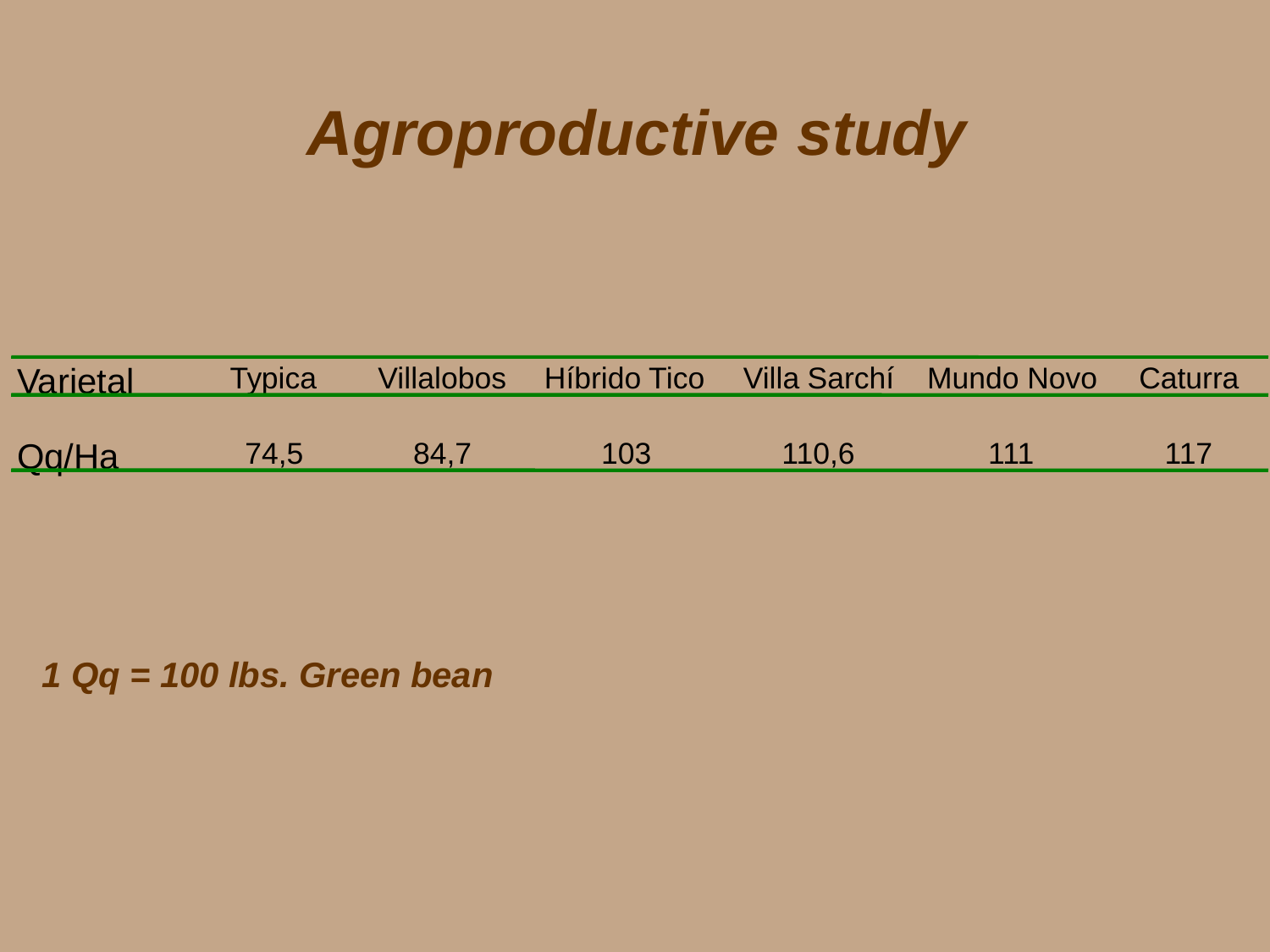## *Catuaí*

- In Guaraní language: really good! D
- Cross between Mundo Novo and n **Caturra**
- Realeased in Brazil in 1966
- Short nods and medium size D.
- High productivity and uniformity of D beans.
- Easy adaptatation D
- Good cup quality D
- Different lines, red, yellow. D.

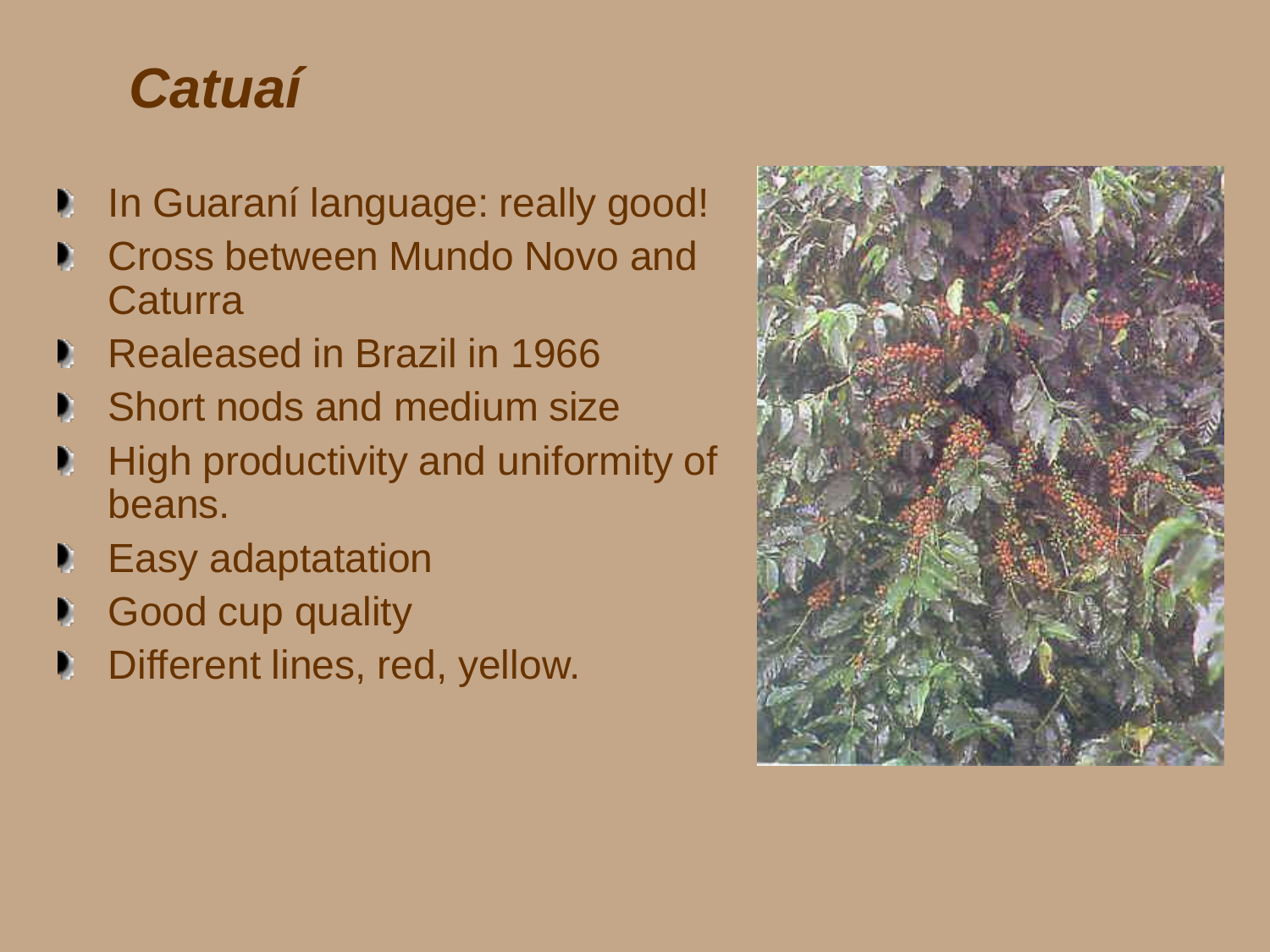## *Timor Hybrid*

- **Plant discovered in a coffea** arabica plantation, in the Island of Timor (south of India).
- **Its a natural cross between C.** Arabica and C. Canephora
- It is used in many cross breedings due to its rust resistance

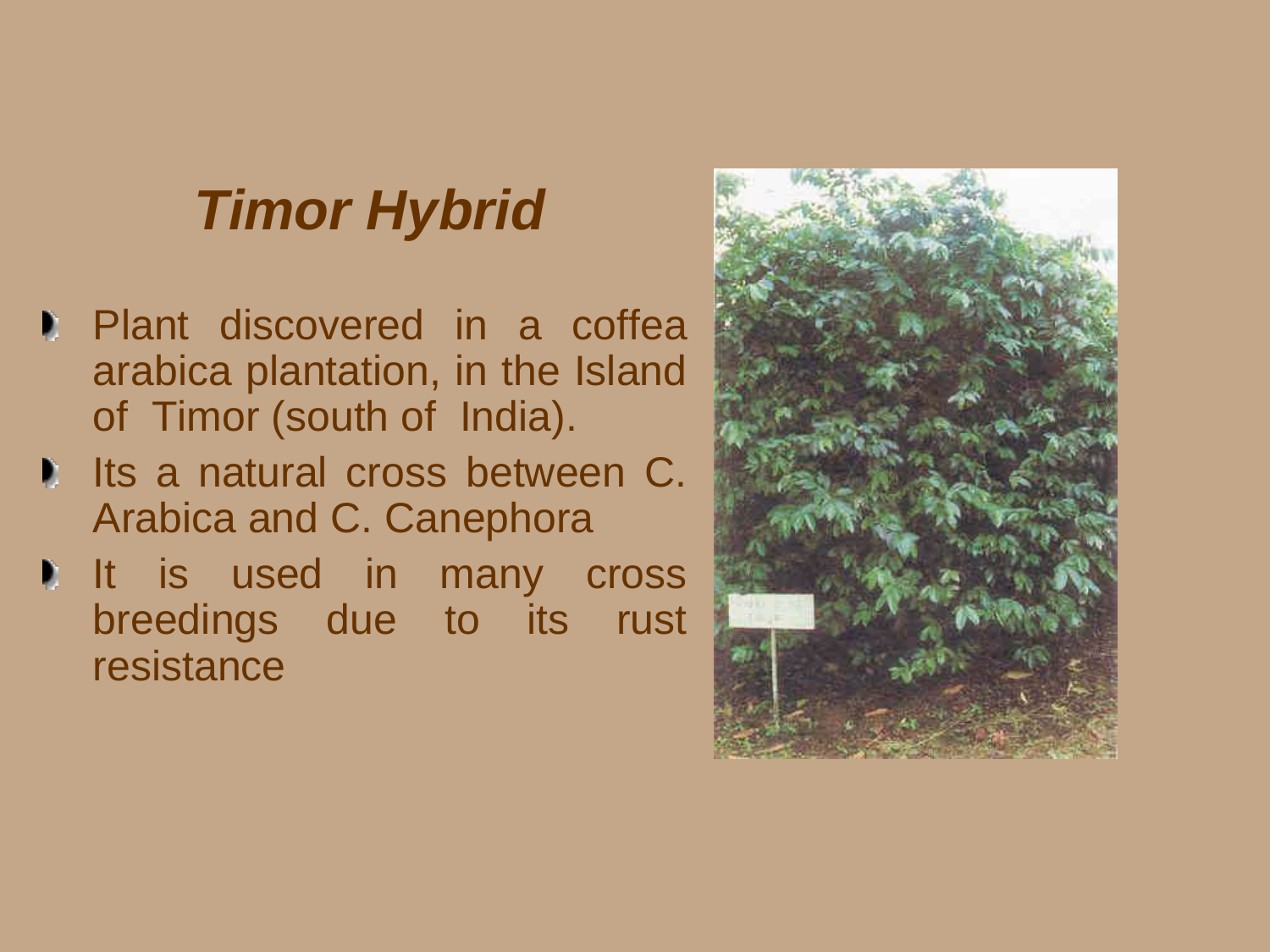### *Resumen de los derivados del Híbrido de Timor*

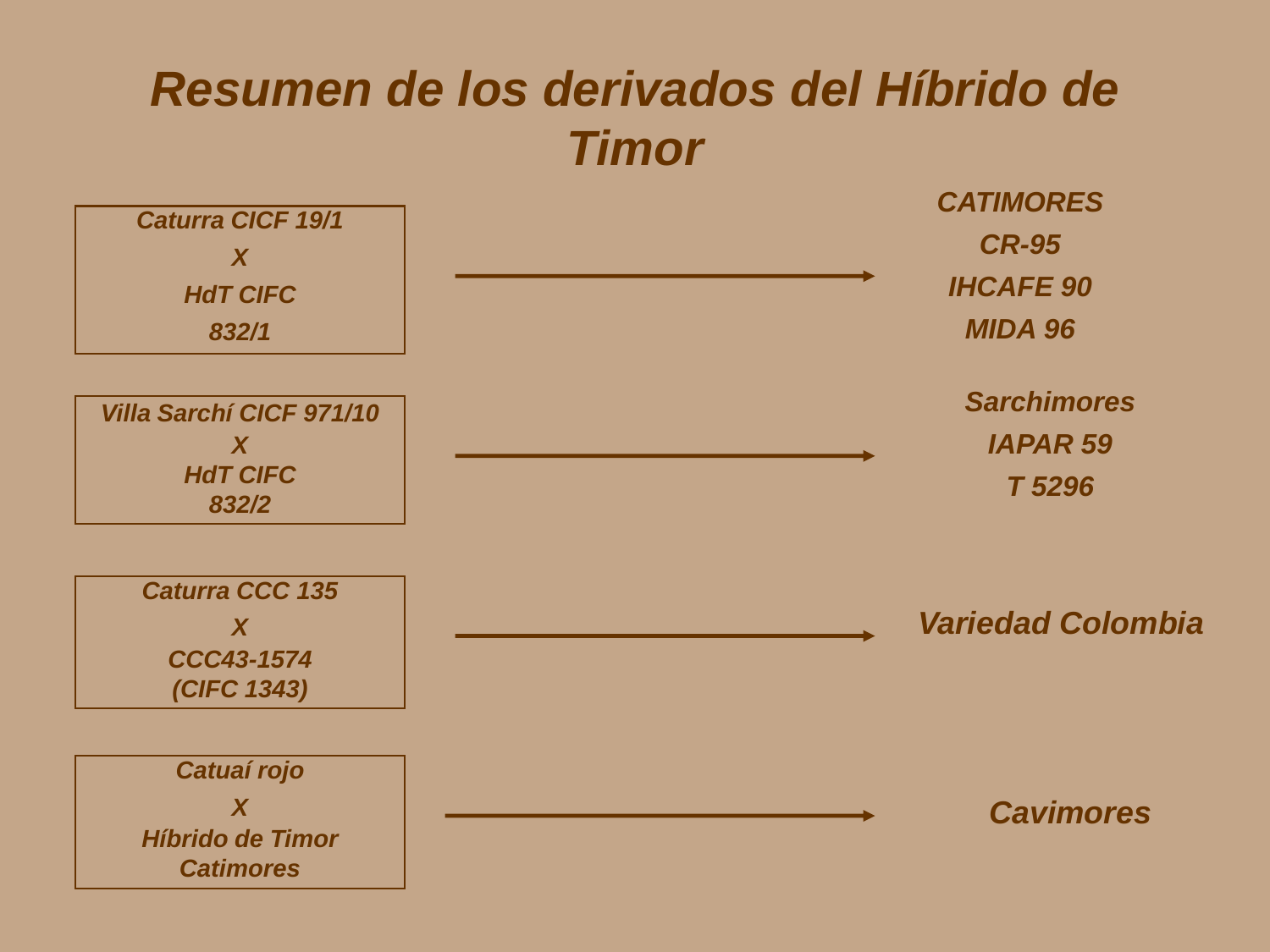### *Costa Rica 95*

- **Cultivar developed by the Genetic** Improvement Dept. of ICAFE, Costa Rica.
- **Selection of two lines of catimor** T8600, introduced in 1981.
- **Rust resistent**
- **Subsceptible to other plagues** such as *ojo de gallo, chasparria*
- **Adapts easily to most coffee** regions
- Excellent production D.
- Cup attributes not acepptable in D specialty and boutique coffee markets

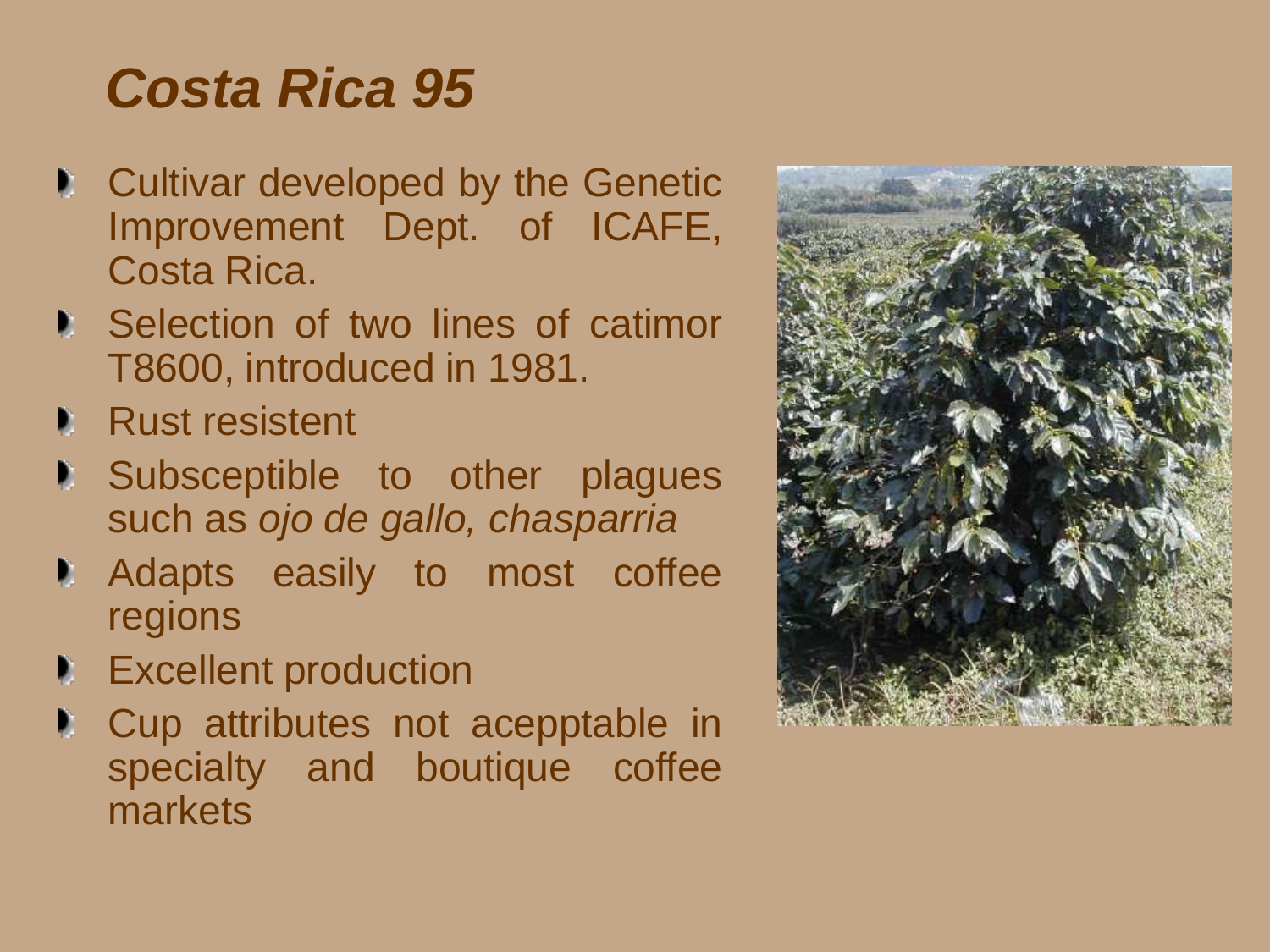*Thank you! Translation by F. Mena Exclusive Coffee S.A.*

SECOFFEES - COFFEES MAN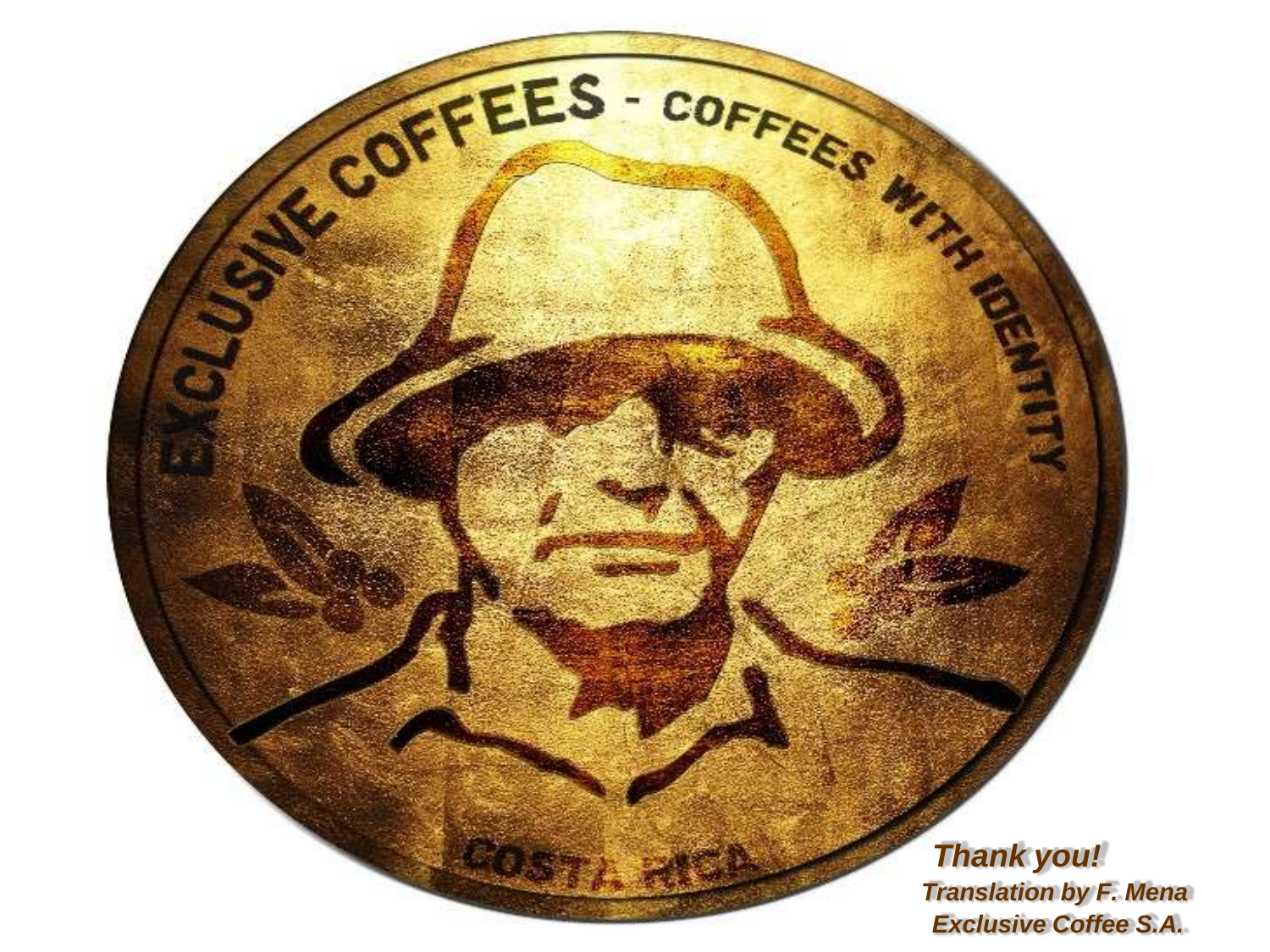

#### COSTA RICA´s Coffee Exports Pyramid up to 2008/2009 crop





26